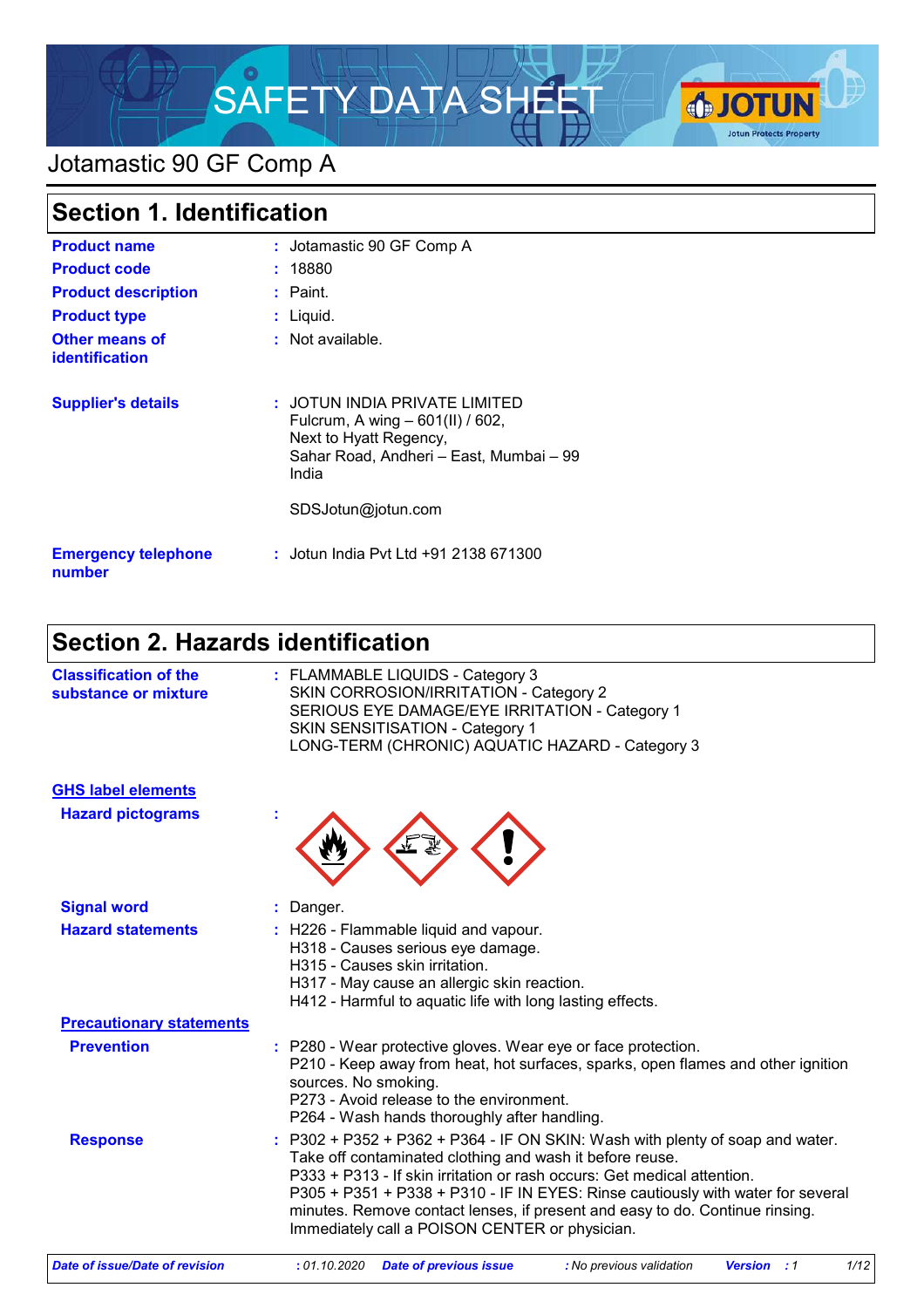### **Section 2. Hazards identification**

| <b>Storage</b>                                  | : P403 - Store in a well-ventilated place.<br>P235 - Keep cool.                                                               |
|-------------------------------------------------|-------------------------------------------------------------------------------------------------------------------------------|
| <b>Disposal</b>                                 | : P501 - Dispose of contents and container in accordance with all local, regional,<br>national and international regulations. |
| <b>Other hazards which do not : None known.</b> |                                                                                                                               |

**result in classification**

### **Section 3. Composition/information on ingredients**

| Substance/mixture                       | : Mixture        |
|-----------------------------------------|------------------|
| Other means of<br><b>identification</b> | : Not available. |

| <b>CAS number/other identifiers</b> |                   |
|-------------------------------------|-------------------|
| <b>CAS</b> number                   | : Not applicable. |
| <b>EC</b> number                    | : Mixture.        |
| <b>Product code</b>                 | : 18880           |

| <b>Ingredient name</b>                                                    | $\frac{9}{6}$ | <b>CAS number</b> |
|---------------------------------------------------------------------------|---------------|-------------------|
| epoxy resin (MW $\leq$ 700)                                               | $≤14$         | 1675-54-3         |
| 4,4'-Isopropylidenediphenol, oligomeric reaction products with 1-chloro-  | ≤8.6          | 67989-52-0        |
| 2,3-epoxypropane, reaction products with fatty acids, C18-unsatd., dimers |               |                   |
| xylene                                                                    | ≤10           | 1330-20-7         |
| hydrocarbons, C9-unsaturated, polymerized                                 | ≤5            | 71302-83-5        |
| 2-methylpropan-1-ol                                                       | ≤5            | 78-83-1           |
| glycidyl ether of 3-alkyl phenol                                          | $\leq 5$      | 68413-24-1        |
| benzyl alcohol                                                            | ≤3            | $100 - 51 - 6$    |
| ∣ethγlbenzene                                                             | ≤3            | 100-41-4          |
| Phenol, methylstyrenated                                                  | $\leq$ 3      | 68512-30-1        |
| Phenol, styrenated                                                        | $\leq 1.5$    | 61788-44-1        |

**There are no additional ingredients present which, within the current knowledge of the supplier and in the concentrations applicable, are classified as hazardous to health or the environment and hence require reporting in this section.**

**Occupational exposure limits, if available, are listed in Section 8.**

### **Section 4. First aid measures**

#### **Description of necessary first aid measures**

| <b>Eye contact</b>  | : Get medical attention immediately. Call a poison center or physician. Immediately<br>flush eyes with plenty of water, occasionally lifting the upper and lower eyelids.<br>Check for and remove any contact lenses. Continue to rinse for at least 10 minutes.<br>Chemical burns must be treated promptly by a physician.                                                                                                                                                                                                                                                                                                                                                                                                           |
|---------------------|---------------------------------------------------------------------------------------------------------------------------------------------------------------------------------------------------------------------------------------------------------------------------------------------------------------------------------------------------------------------------------------------------------------------------------------------------------------------------------------------------------------------------------------------------------------------------------------------------------------------------------------------------------------------------------------------------------------------------------------|
| <b>Inhalation</b>   | : Get medical attention immediately. Call a poison center or physician. Remove<br>victim to fresh air and keep at rest in a position comfortable for breathing. If it is<br>suspected that fumes are still present, the rescuer should wear an appropriate mask<br>or self-contained breathing apparatus. If not breathing, if breathing is irregular or if<br>respiratory arrest occurs, provide artificial respiration or oxygen by trained personnel.<br>It may be dangerous to the person providing aid to give mouth-to-mouth<br>resuscitation. If unconscious, place in recovery position and get medical attention<br>immediately. Maintain an open airway. Loosen tight clothing such as a collar, tie,<br>belt or waistband. |
| <b>Skin contact</b> | : Get medical attention immediately. Call a poison center or physician. Wash with<br>plenty of soap and water. Remove contaminated clothing and shoes. Wash<br>contaminated clothing thoroughly with water before removing it, or wear gloves.<br>Continue to rinse for at least 10 minutes. Chemical burns must be treated promptly<br>by a physician. In the event of any complaints or symptoms, avoid further exposure.<br>Wash clothing before reuse. Clean shoes thoroughly before reuse.                                                                                                                                                                                                                                       |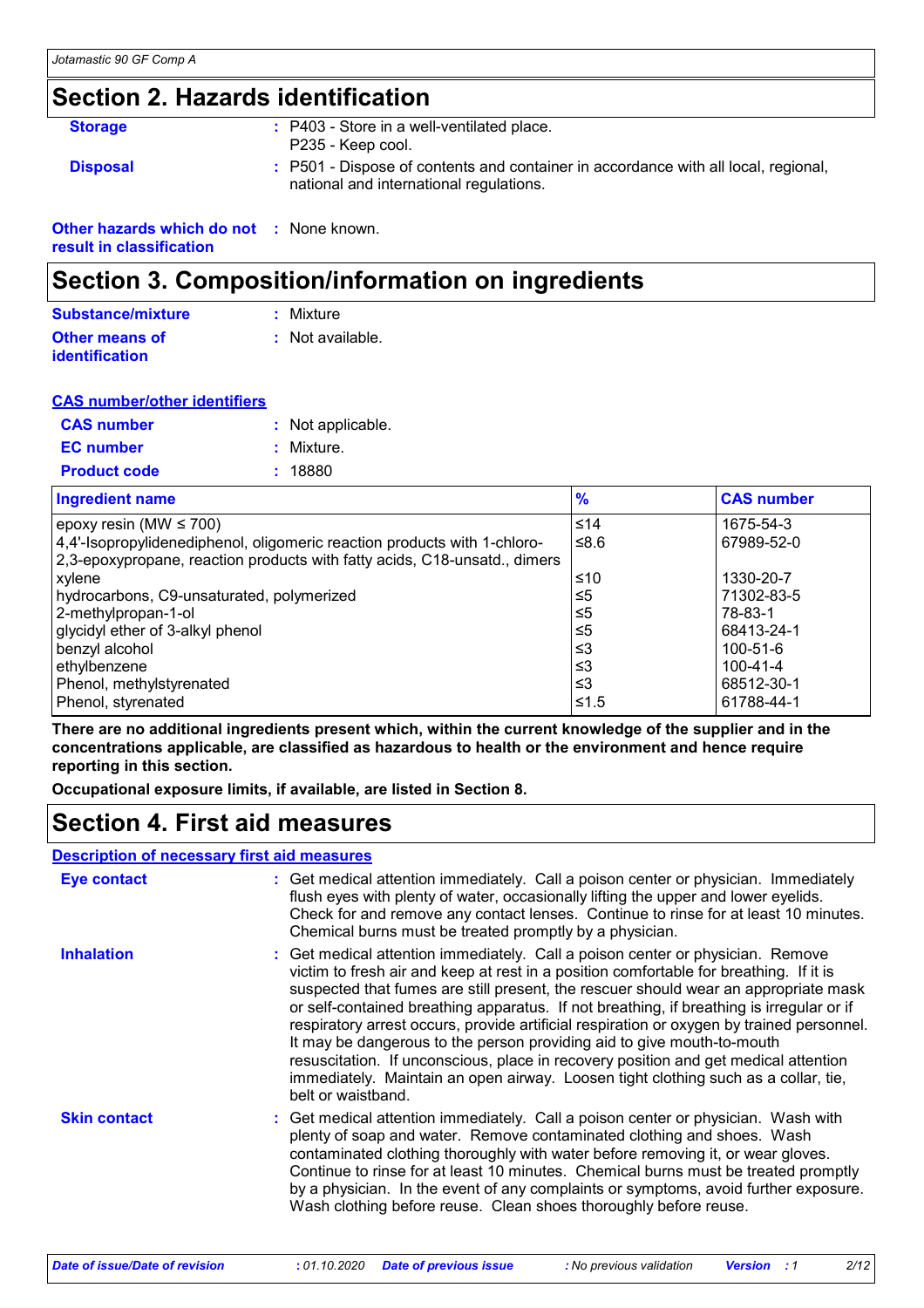# **Section 4. First aid measures**

| <b>Ingestion</b> | : Get medical attention immediately. Call a poison center or physician. Wash out<br>mouth with water. Remove dentures if any. Remove victim to fresh air and keep at<br>rest in a position comfortable for breathing. If material has been swallowed and the<br>exposed person is conscious, give small quantities of water to drink. Stop if the<br>exposed person feels sick as vomiting may be dangerous. Do not induce vomiting<br>unless directed to do so by medical personnel. If vomiting occurs, the head should<br>be kept low so that vomit does not enter the lungs. Chemical burns must be treated<br>promptly by a physician. Never give anything by mouth to an unconscious person.<br>If unconscious, place in recovery position and get medical attention immediately.<br>Maintain an open airway. Loosen tight clothing such as a collar, tie, belt or |
|------------------|--------------------------------------------------------------------------------------------------------------------------------------------------------------------------------------------------------------------------------------------------------------------------------------------------------------------------------------------------------------------------------------------------------------------------------------------------------------------------------------------------------------------------------------------------------------------------------------------------------------------------------------------------------------------------------------------------------------------------------------------------------------------------------------------------------------------------------------------------------------------------|
|                  | waistband.                                                                                                                                                                                                                                                                                                                                                                                                                                                                                                                                                                                                                                                                                                                                                                                                                                                               |

#### **Most important symptoms/effects, acute and delayed**

| <b>Potential acute health effects</b> |                                                                                                                                                                                                                                                                                                                                                                                                                 |
|---------------------------------------|-----------------------------------------------------------------------------------------------------------------------------------------------------------------------------------------------------------------------------------------------------------------------------------------------------------------------------------------------------------------------------------------------------------------|
| <b>Eye contact</b>                    | : Causes serious eye damage.                                                                                                                                                                                                                                                                                                                                                                                    |
| <b>Inhalation</b>                     | : No known significant effects or critical hazards.                                                                                                                                                                                                                                                                                                                                                             |
| <b>Skin contact</b>                   | : Causes skin irritation. May cause an allergic skin reaction.                                                                                                                                                                                                                                                                                                                                                  |
| <b>Ingestion</b>                      | : No known significant effects or critical hazards.                                                                                                                                                                                                                                                                                                                                                             |
| <b>Over-exposure signs/symptoms</b>   |                                                                                                                                                                                                                                                                                                                                                                                                                 |
| <b>Eye contact</b>                    | : Adverse symptoms may include the following:<br>pain<br>watering<br>redness                                                                                                                                                                                                                                                                                                                                    |
| <b>Inhalation</b>                     | : No specific data.                                                                                                                                                                                                                                                                                                                                                                                             |
| <b>Skin contact</b>                   | : Adverse symptoms may include the following:<br>pain or irritation<br>redness<br>blistering may occur                                                                                                                                                                                                                                                                                                          |
| <b>Ingestion</b>                      | : Adverse symptoms may include the following:<br>stomach pains                                                                                                                                                                                                                                                                                                                                                  |
|                                       | <b>Indication of immediate medical attention and special treatment needed, if necessary</b>                                                                                                                                                                                                                                                                                                                     |
| <b>Notes to physician</b>             | : Treat symptomatically. Contact poison treatment specialist immediately if large<br>quantities have been ingested or inhaled.                                                                                                                                                                                                                                                                                  |
| <b>Specific treatments</b>            | : No specific treatment.                                                                                                                                                                                                                                                                                                                                                                                        |
| <b>Protection of first-aiders</b>     | : No action shall be taken involving any personal risk or without suitable training. If it<br>is suspected that fumes are still present, the rescuer should wear an appropriate<br>mask or self-contained breathing apparatus. It may be dangerous to the person<br>providing aid to give mouth-to-mouth resuscitation. Wash contaminated clothing<br>thoroughly with water before removing it, or wear gloves. |

**See toxicological information (Section 11)**

# **Section 5. Firefighting measures**

| <b>Extinguishing media</b>                           |                                                                                                                                                                                                                                                                                                                                                                                                                                    |
|------------------------------------------------------|------------------------------------------------------------------------------------------------------------------------------------------------------------------------------------------------------------------------------------------------------------------------------------------------------------------------------------------------------------------------------------------------------------------------------------|
| <b>Suitable extinguishing</b><br>media               | : Use dry chemical, $CO2$ , water spray (fog) or foam.                                                                                                                                                                                                                                                                                                                                                                             |
| <b>Unsuitable extinguishing</b><br>media             | : Do not use water jet.                                                                                                                                                                                                                                                                                                                                                                                                            |
| <b>Specific hazards arising</b><br>from the chemical | : Flammable liquid and vapour. Runoff to sewer may create fire or explosion hazard.<br>In a fire or if heated, a pressure increase will occur and the container may burst, with<br>the risk of a subsequent explosion. This material is harmful to aquatic life with long<br>lasting effects. Fire water contaminated with this material must be contained and<br>prevented from being discharged to any waterway, sewer or drain. |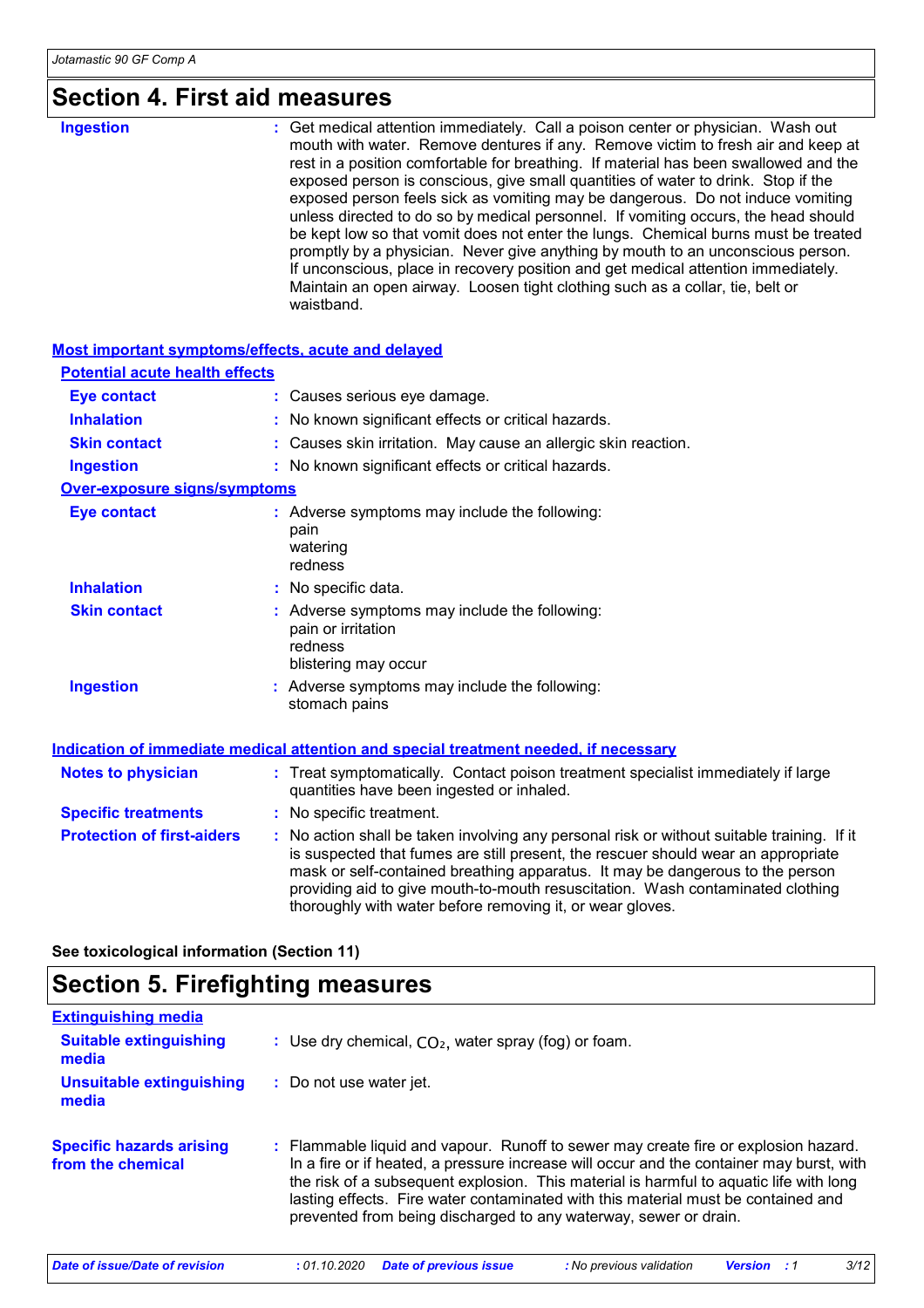### **Section 5. Firefighting measures**

| <b>Hazardous thermal</b><br>decomposition products       | : Decomposition products may include the following materials:<br>carbon dioxide<br>carbon monoxide<br>halogenated compounds<br>metal oxide/oxides                                                                                                                                                                             |
|----------------------------------------------------------|-------------------------------------------------------------------------------------------------------------------------------------------------------------------------------------------------------------------------------------------------------------------------------------------------------------------------------|
| <b>Special protective actions</b><br>for fire-fighters   | : Promptly isolate the scene by removing all persons from the vicinity of the incident if<br>there is a fire. No action shall be taken involving any personal risk or without<br>suitable training. Move containers from fire area if this can be done without risk.<br>Use water spray to keep fire-exposed containers cool. |
| <b>Special protective</b><br>equipment for fire-fighters | : Fire-fighters should wear appropriate protective equipment and self-contained<br>breathing apparatus (SCBA) with a full face-piece operated in positive pressure<br>mode.                                                                                                                                                   |

### **Section 6. Accidental release measures**

#### **Personal precautions, protective equipment and emergency procedures**

| For non-emergency<br>personnel                              | : No action shall be taken involving any personal risk or without suitable training.<br>Evacuate surrounding areas. Keep unnecessary and unprotected personnel from<br>entering. Do not touch or walk through spilt material. Shut off all ignition sources.<br>No flares, smoking or flames in hazard area. Do not breathe vapour or mist.<br>Provide adequate ventilation. Wear appropriate respirator when ventilation is<br>inadequate. Put on appropriate personal protective equipment. |
|-------------------------------------------------------------|-----------------------------------------------------------------------------------------------------------------------------------------------------------------------------------------------------------------------------------------------------------------------------------------------------------------------------------------------------------------------------------------------------------------------------------------------------------------------------------------------|
|                                                             | For emergency responders : If specialised clothing is required to deal with the spillage, take note of any<br>information in Section 8 on suitable and unsuitable materials. See also the<br>information in "For non-emergency personnel".                                                                                                                                                                                                                                                    |
| <b>Environmental precautions</b>                            | : Avoid dispersal of spilt material and runoff and contact with soil, waterways, drains<br>and sewers. Inform the relevant authorities if the product has caused environmental<br>pollution (sewers, waterways, soil or air). Water polluting material. May be harmful<br>to the environment if released in large quantities.                                                                                                                                                                 |
| <b>Methods and material for containment and cleaning up</b> |                                                                                                                                                                                                                                                                                                                                                                                                                                                                                               |
| <b>Small spill</b>                                          | : Stop leak if without risk. Move containers from spill area. Use spark-proof tools and<br>explosion-proof equipment. Dilute with water and mop up if water-soluble.<br>Alternatively, or if water-insoluble, absorb with an inert dry material and place in an<br>appropriate waste disposal container. Dispose of via a licensed waste disposal<br>contractor.                                                                                                                              |
| Large spill                                                 | : Stop leak if without risk. Move containers from spill area. Use spark-proof tools and<br>explosion-proof equipment Approach the release from unwind Prevent entry into                                                                                                                                                                                                                                                                                                                      |

#### explosion-proof equipment. Approach the release from upwind. Prevent entry into sewers, water courses, basements or confined areas. Wash spillages into an effluent treatment plant or proceed as follows. Contain and collect spillage with noncombustible, absorbent material e.g. sand, earth, vermiculite or diatomaceous earth and place in container for disposal according to local regulations (see Section 13). Dispose of via a licensed waste disposal contractor. Contaminated absorbent material may pose the same hazard as the spilt product. Note: see Section 1 for emergency contact information and Section 13 for waste disposal.

### **Section 7. Handling and storage**

#### **Precautions for safe handling**

| <b>Protective measures</b> | : Put on appropriate personal protective equipment (see Section 8). Persons with a<br>history of skin sensitization problems should not be employed in any process in<br>which this product is used. Do not get in eyes or on skin or clothing. Do not breathe<br>vapour or mist. Do not ingest. Avoid release to the environment. Use only with<br>adequate ventilation. Wear appropriate respirator when ventilation is inadequate.<br>Do not enter storage areas and confined spaces unless adequately ventilated. Keep<br>in the original container or an approved alternative made from a compatible material,<br>kept tightly closed when not in use. Store and use away from heat, sparks, open<br>flame or any other ignition source. Use explosion-proof electrical (ventilating,<br>lighting and material handling) equipment. Use only non-sparking tools. Take |
|----------------------------|----------------------------------------------------------------------------------------------------------------------------------------------------------------------------------------------------------------------------------------------------------------------------------------------------------------------------------------------------------------------------------------------------------------------------------------------------------------------------------------------------------------------------------------------------------------------------------------------------------------------------------------------------------------------------------------------------------------------------------------------------------------------------------------------------------------------------------------------------------------------------|
|----------------------------|----------------------------------------------------------------------------------------------------------------------------------------------------------------------------------------------------------------------------------------------------------------------------------------------------------------------------------------------------------------------------------------------------------------------------------------------------------------------------------------------------------------------------------------------------------------------------------------------------------------------------------------------------------------------------------------------------------------------------------------------------------------------------------------------------------------------------------------------------------------------------|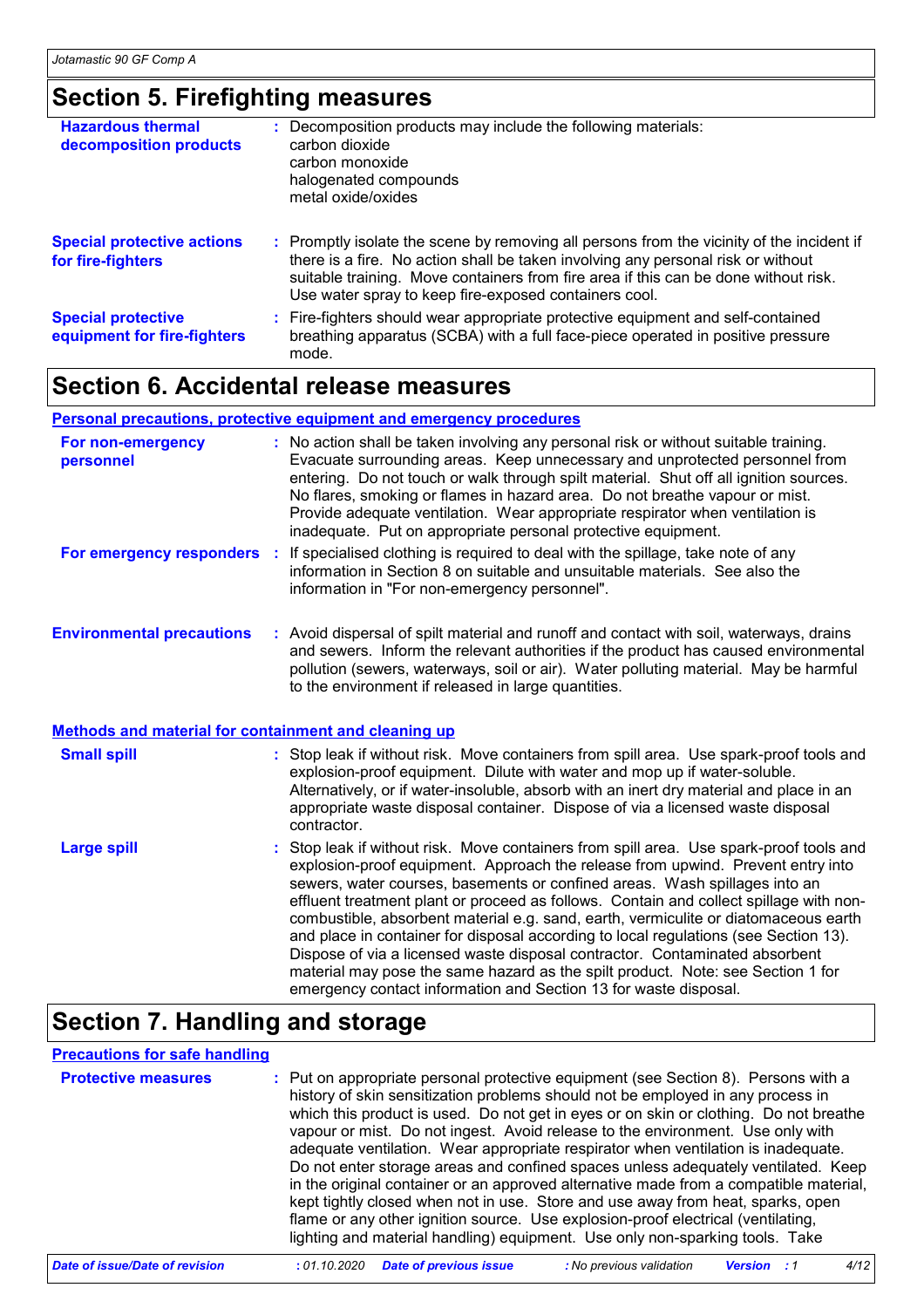### **Section 7. Handling and storage**

|                                                                                  | precautionary measures against electrostatic discharges. Empty containers retain<br>product residue and can be hazardous. Do not reuse container.                                                                                                                                                                                                                                                                                                                                                                                                                                                                                                                                                                       |
|----------------------------------------------------------------------------------|-------------------------------------------------------------------------------------------------------------------------------------------------------------------------------------------------------------------------------------------------------------------------------------------------------------------------------------------------------------------------------------------------------------------------------------------------------------------------------------------------------------------------------------------------------------------------------------------------------------------------------------------------------------------------------------------------------------------------|
| <b>Advice on general</b><br>occupational hygiene                                 | : Eating, drinking and smoking should be prohibited in areas where this material is<br>handled, stored and processed. Workers should wash hands and face before<br>eating, drinking and smoking. Remove contaminated clothing and protective<br>equipment before entering eating areas. See also Section 8 for additional<br>information on hygiene measures.                                                                                                                                                                                                                                                                                                                                                           |
| <b>Conditions for safe storage,</b><br>including any<br><b>incompatibilities</b> | : Store in accordance with local regulations. Store in a segregated and approved<br>area. Store in original container protected from direct sunlight in a dry, cool and well-<br>ventilated area, away from incompatible materials (see Section 10) and food and<br>drink. Store locked up. Eliminate all ignition sources. Separate from oxidizing<br>materials. Keep container tightly closed and sealed until ready for use. Containers<br>that have been opened must be carefully resealed and kept upright to prevent<br>leakage. Do not store in unlabelled containers. Use appropriate containment to<br>avoid environmental contamination. See Section 10 for incompatible materials<br>before handling or use. |

### **Section 8. Exposure controls/personal protection**

#### **Control parameters**

#### **Occupational exposure limits**

| <b>Ingredient name</b> | <b>Exposure limits</b>                    |  |  |
|------------------------|-------------------------------------------|--|--|
| xylene                 | ACGIH TLV (United States, 3/2020).        |  |  |
|                        | STEL: 651 mg/m <sup>3</sup> 15 minutes.   |  |  |
|                        | STEL: 150 ppm 15 minutes.                 |  |  |
|                        | TWA: $434$ mg/m <sup>3</sup> 8 hours.     |  |  |
|                        | TWA: 100 ppm 8 hours.                     |  |  |
| 2-methylpropan-1-ol    | ACGIH TLV (United States, 3/2020).        |  |  |
|                        | TWA: $152 \text{ mg/m}^3$ 8 hours.        |  |  |
|                        | TWA: 50 ppm 8 hours.                      |  |  |
| ethylbenzene           | ACGIH TLV (United States, 3/2020). Notes: |  |  |
|                        | K                                         |  |  |
|                        | TWA: 20 ppm 8 hours. Form:                |  |  |

| <b>Appropriate engineering</b><br><b>controls</b> | : Use only with adequate ventilation. Use process enclosures, local exhaust<br>ventilation or other engineering controls to keep worker exposure to airborne<br>contaminants below any recommended or statutory limits. The engineering controls<br>also need to keep gas, vapour or dust concentrations below any lower explosive<br>limits. Use explosion-proof ventilation equipment. |
|---------------------------------------------------|------------------------------------------------------------------------------------------------------------------------------------------------------------------------------------------------------------------------------------------------------------------------------------------------------------------------------------------------------------------------------------------|
| <b>Environmental exposure</b>                     | : Emissions from ventilation or work process equipment should be checked to ensure                                                                                                                                                                                                                                                                                                       |
| controls.                                         | they comply with the requirements of environmental protection legislation. In some                                                                                                                                                                                                                                                                                                       |

**controls** omply with the requirements of environmental protection legislation. In some cases, fume scrubbers, filters or engineering modifications to the process equipment will be necessary to reduce emissions to acceptable levels.

**Hygiene measures : Individual protection measures**

Wash hands, forearms and face thoroughly after handling chemical products, before eating, smoking and using the lavatory and at the end of the working period. Appropriate techniques should be used to remove potentially contaminated clothing. Contaminated work clothing should not be allowed out of the workplace. Wash contaminated clothing before reusing. Ensure that eyewash stations and safety showers are close to the workstation location.

Safety eyewear complying to EN 166 should be used when a risk assessment indicates this is necessary to avoid exposure to liquid splashes, mists, gases or dusts. If contact is possible, the following protection should be worn, unless the assessment indicates a higher degree of protection: chemical splash goggles and/ or face shield. If inhalation hazards exist, a full-face respirator may be required instead. **Eye/face protection :**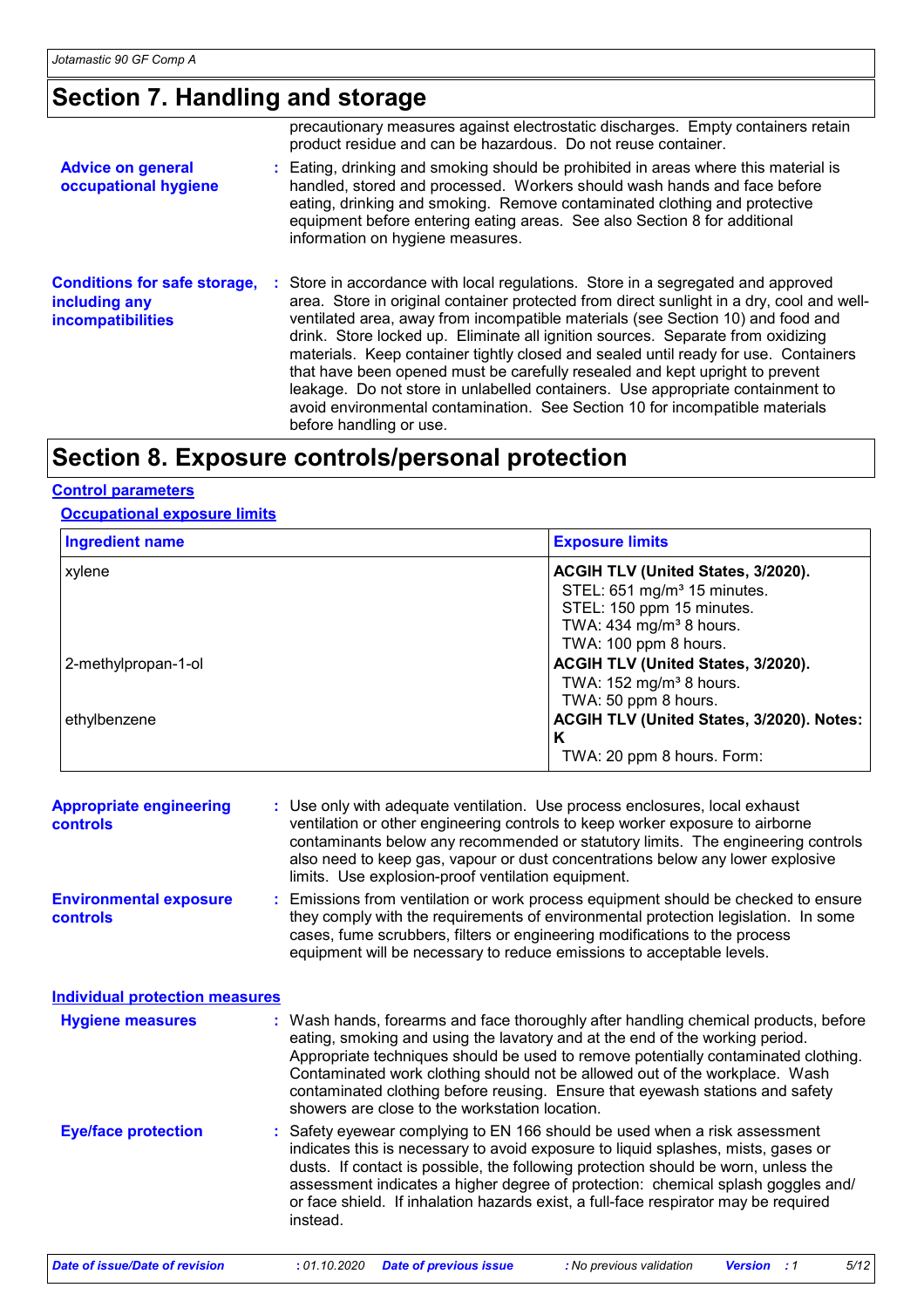# **Section 8. Exposure controls/personal protection**

| <b>Skin protection</b>        |                                                                                                                                                                                                                                                                                                                                                                                                                                                                                                                                                                                                                                                                                                                                                                                                                                                                                                                                                          |
|-------------------------------|----------------------------------------------------------------------------------------------------------------------------------------------------------------------------------------------------------------------------------------------------------------------------------------------------------------------------------------------------------------------------------------------------------------------------------------------------------------------------------------------------------------------------------------------------------------------------------------------------------------------------------------------------------------------------------------------------------------------------------------------------------------------------------------------------------------------------------------------------------------------------------------------------------------------------------------------------------|
| <b>Hand protection</b>        | : There is no one glove material or combination of materials that will give unlimited<br>resistance to any individual or combination of chemicals.<br>The breakthrough time must be greater than the end use time of the product.<br>The instructions and information provided by the glove manufacturer on use,<br>storage, maintenance and replacement must be followed.<br>Gloves should be replaced regularly and if there is any sign of damage to the glove<br>material.<br>Always ensure that gloves are free from defects and that they are stored and used<br>correctly.<br>The performance or effectiveness of the glove may be reduced by physical/chemical<br>damage and poor maintenance.<br>Barrier creams may help to protect the exposed areas of the skin but should not be<br>applied once exposure has occurred.<br>Wear suitable gloves tested to EN374.<br>Recommended, gloves(breakthrough time) > 8 hours: Viton®, Responder, 4H, |
|                               | Teflon<br>Not recommended, gloves(breakthrough time) < 1 hour: PVC<br>May be used, gloves(breakthrough time) 4 - 8 hours: butyl rubber, nitrile rubber,<br>neoprene, polyvinyl alcohol (PVA)                                                                                                                                                                                                                                                                                                                                                                                                                                                                                                                                                                                                                                                                                                                                                             |
| <b>Body protection</b>        | Personal protective equipment for the body should be selected based on the task<br>being performed and the risks involved and should be approved by a specialist<br>before handling this product. When there is a risk of ignition from static electricity,<br>wear anti-static protective clothing. For the greatest protection from static<br>discharges, clothing should include anti-static overalls, boots and gloves.                                                                                                                                                                                                                                                                                                                                                                                                                                                                                                                              |
| <b>Other skin protection</b>  | Appropriate footwear and any additional skin protection measures should be<br>selected based on the task being performed and the risks involved and should be<br>approved by a specialist before handling this product.                                                                                                                                                                                                                                                                                                                                                                                                                                                                                                                                                                                                                                                                                                                                  |
| <b>Respiratory protection</b> | If workers are exposed to concentrations above the exposure limit, they must use a<br>respirator according to EN 140. Use respiratory mask with charcoal and dust filter<br>when spraying this product, according to EN 14387(as filter combination A2-P2). In<br>confined spaces, use compressed-air or fresh-air respiratory equipment. When use<br>of roller or brush, consider use of charcoalfilter.                                                                                                                                                                                                                                                                                                                                                                                                                                                                                                                                                |

# **Section 9. Physical and chemical properties**

| <b>Appearance</b>                               |                                                                                                                                             |  |  |  |  |
|-------------------------------------------------|---------------------------------------------------------------------------------------------------------------------------------------------|--|--|--|--|
| <b>Physical state</b>                           | $:$ Liquid.                                                                                                                                 |  |  |  |  |
| <b>Colour</b>                                   | : Various                                                                                                                                   |  |  |  |  |
| <b>Odour</b>                                    | : Characteristic.                                                                                                                           |  |  |  |  |
| <b>Odour threshold</b>                          | : Not applicable.                                                                                                                           |  |  |  |  |
| pH                                              | : Not applicable.                                                                                                                           |  |  |  |  |
| <b>Melting point</b>                            | : Not applicable.                                                                                                                           |  |  |  |  |
| <b>Boiling point</b>                            | : Lowest known value: $108^{\circ}$ C (226.4°F) (2-methylpropan-1-ol). Weighted average:<br>228.81°C (443.9°F)                              |  |  |  |  |
| <b>Flash point</b>                              | : Closed cup: $33^{\circ}$ C (91.4 $^{\circ}$ F)                                                                                            |  |  |  |  |
| <b>Evaporation rate</b>                         | : Highest known value: 0.84 (ethylbenzene) Weighted average: 0.6compared with<br>butyl acetate                                              |  |  |  |  |
| <b>Flammability (solid, gas)</b>                | : Not applicable.                                                                                                                           |  |  |  |  |
| Lower and upper explosive<br>(flammable) limits | $: 0.8 - 13\%$                                                                                                                              |  |  |  |  |
| <b>Vapour pressure</b>                          | : Highest known value: <1.6 kPa (<12 mm Hg) (at $20^{\circ}$ C) (2-methylpropan-1-ol).<br>Weighted average: 0.37 kPa (2.78 mm Hg) (at 20°C) |  |  |  |  |
| <b>Vapour density</b>                           | : Highest known value: 11.7 (Air = 1) (epoxy resin (MW $\leq$ 700)). Weighted average:<br>7.74 $(Air = 1)$                                  |  |  |  |  |
| <b>Density</b>                                  | : 1.506 to 1.589 g/cm <sup>3</sup>                                                                                                          |  |  |  |  |
| <b>Date of issue/Date of revision</b>           | : 01.10.2020<br>6/12<br><b>Date of previous issue</b><br>: No previous validation<br><b>Version</b> : 1                                     |  |  |  |  |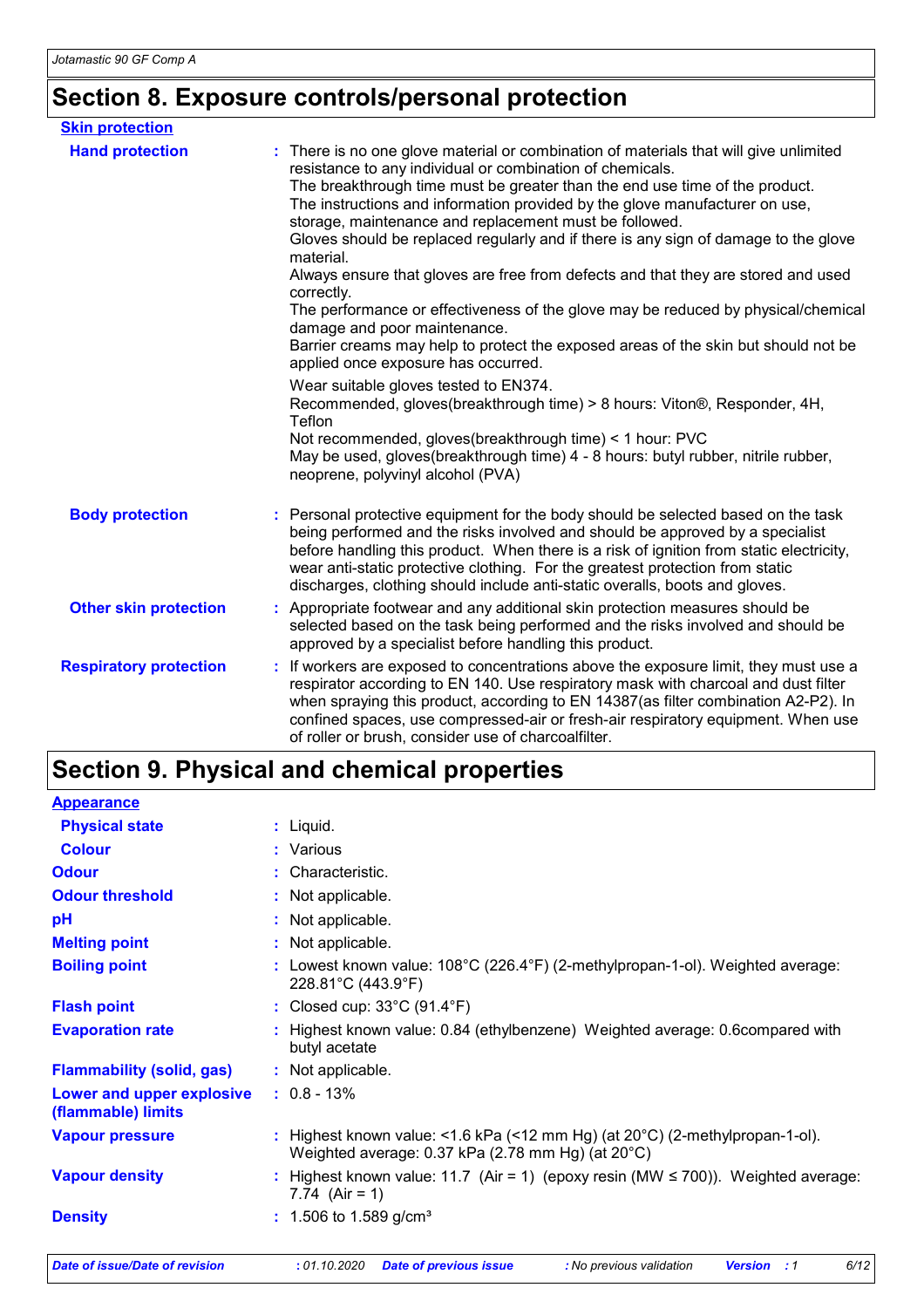# **Section 9. Physical and chemical properties**

| <b>Solubility</b>                                 | : Insoluble in the following materials: cold water and hot water.                              |
|---------------------------------------------------|------------------------------------------------------------------------------------------------|
| <b>Partition coefficient: n-</b><br>octanol/water | : Not available.                                                                               |
| <b>Auto-ignition temperature</b>                  | : Lowest known value: $>375^{\circ}C$ ( $>707^{\circ}F$ ) (hydrocarbons, c9-unsatd., polymd.). |
| <b>Decomposition temperature :</b> Not available. |                                                                                                |
| <b>Viscosity</b>                                  | : Kinematic (40°C): >0.205 cm <sup>2</sup> /s (>20.5 mm <sup>2</sup> /s)                       |

# **Section 10. Stability and reactivity**

| <b>Reactivity</b>                            | : No specific test data related to reactivity available for this product or its ingredients.                                                                                 |
|----------------------------------------------|------------------------------------------------------------------------------------------------------------------------------------------------------------------------------|
| <b>Chemical stability</b>                    | : The product is stable.                                                                                                                                                     |
| <b>Possibility of hazardous</b><br>reactions | : Under normal conditions of storage and use, hazardous reactions will not occur.                                                                                            |
| <b>Conditions to avoid</b>                   | : Avoid all possible sources of ignition (spark or flame). Do not pressurise, cut, weld,<br>braze, solder, drill, grind or expose containers to heat or sources of ignition. |
| <b>Incompatible materials</b>                | : Reactive or incompatible with the following materials:<br>oxidizing materials                                                                                              |
| <b>Hazardous decomposition</b><br>products   | : Under normal conditions of storage and use, hazardous decomposition products<br>should not be produced.                                                                    |

# **Section 11. Toxicological information**

#### **Information on toxicological effects**

| <b>Acute toxicity</b> |
|-----------------------|
|-----------------------|

| <b>Product/ingredient name</b> | <b>Result</b>                 | <b>Species</b> | <b>Dose</b>             | <b>Exposure</b> |
|--------------------------------|-------------------------------|----------------|-------------------------|-----------------|
| epoxy resin (MW $\leq$ 700)    | LD50 Dermal                   | Rabbit         | $20$ g/kg               |                 |
|                                | LD50 Oral                     | Mouse          | 15600 mg/kg             |                 |
| xylene                         | <b>LC50 Inhalation Vapour</b> | Rat            | $20$ mg/l               | 4 hours         |
|                                | LD50 Oral                     | Rat            | 4300 mg/kg              |                 |
|                                | <b>TDLo Dermal</b>            | Rabbit         | 4300 mg/kg              |                 |
| 2-methylpropan-1-ol            | <b>LC50 Inhalation Vapour</b> | Rat            | 19200 mg/m <sup>3</sup> | 4 hours         |
|                                | LD50 Dermal                   | Rabbit         | 3400 mg/kg              |                 |
|                                | LD50 Oral                     | Rat            | 2460 mg/kg              |                 |
| benzyl alcohol                 | LD50 Oral                     | Rat            | 1230 mg/kg              |                 |
| ethylbenzene                   | <b>LC50 Inhalation Vapour</b> | Rat - Male     | $17.8$ mg/l             | 4 hours         |
|                                | LD50 Dermal                   | Rabbit         | >5000 mg/kg             |                 |
|                                | LD50 Oral                     | Rat            | 3500 mg/kg              |                 |
| Phenol, styrenated             | LD50 Dermal                   | Rabbit         | >5010 mg/kg             |                 |
|                                | LD50 Oral                     | Rat            | 2500 mg/kg              |                 |

#### **Irritation/Corrosion**

| <b>Product/ingredient name</b> | <b>Result</b>          | <b>Species</b>                     | <b>Score</b> | <b>Exposure</b>           | <b>Observation</b> |
|--------------------------------|------------------------|------------------------------------|--------------|---------------------------|--------------------|
| epoxy resin (MW $\leq$ 700)    | Eyes - Severe irritant | Rabbit                             |              | 24 hours 2<br>milligrams  |                    |
|                                | Skin - Mild irritant   | Rabbit                             |              | 500<br>milligrams         |                    |
| xylene                         | Eyes - Mild irritant   | Rabbit                             |              | 87 milligrams             |                    |
|                                | Skin - Mild irritant   | Rat                                |              | 8 hours 60<br>microliters |                    |
| 2-methylpropan-1-ol            | Eyes - Irritant        | Mammal -<br>species<br>unspecified |              |                           |                    |
|                                | Skin - Mild irritant   | Mammal -<br>species<br>unspecified |              |                           |                    |
| benzyl alcohol                 | Eyes - Mild irritant   | Mammal -<br>species<br>unspecified |              |                           |                    |
| Phenol, methylstyrenated       | Skin - Mild irritant   | Mammal -                           |              |                           |                    |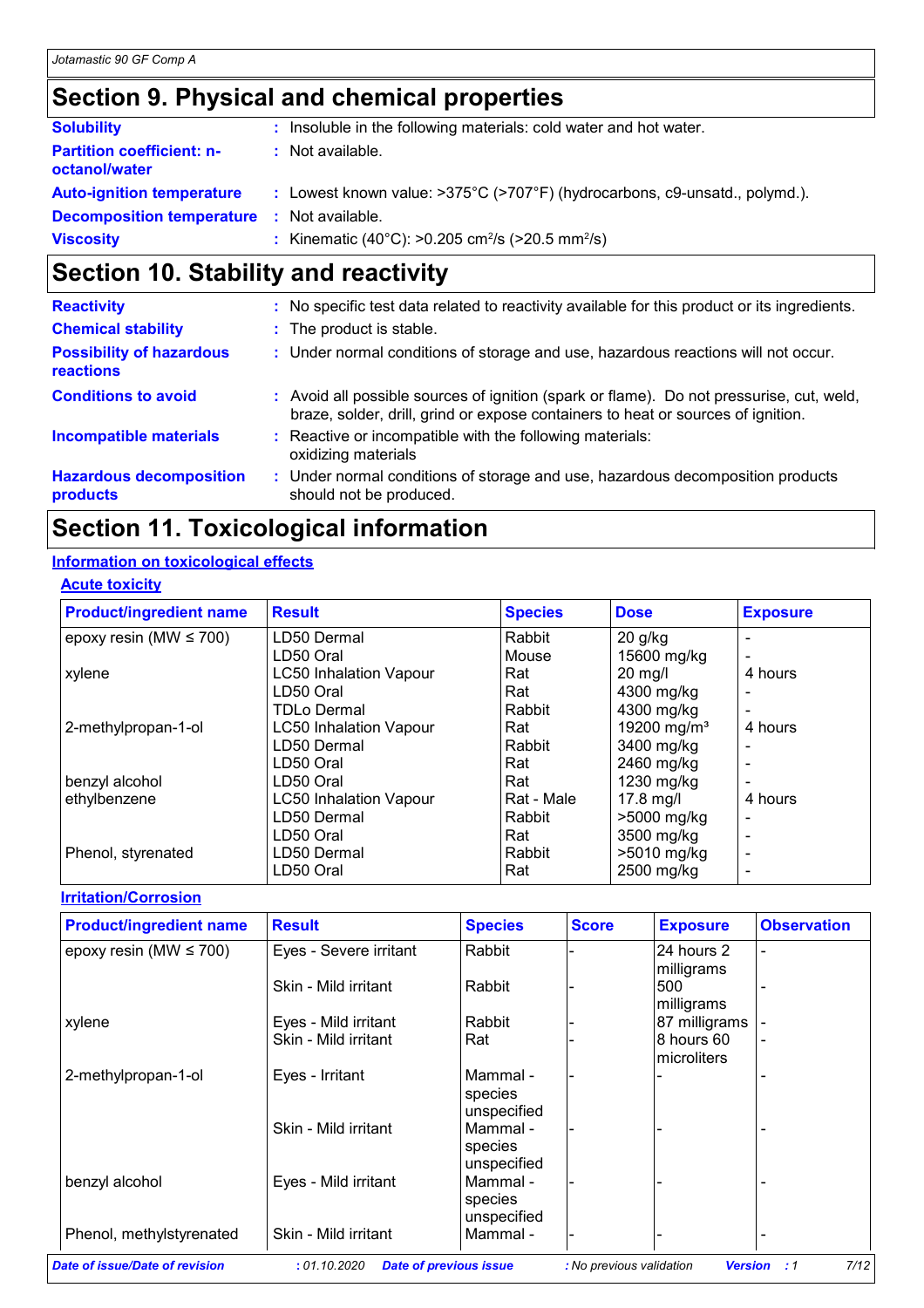# **Section 11. Toxicological information**

| Eyes - Mild irritant<br>Phenol, styrenated<br>Skin - Mild irritant<br>Skin - Mild irritant | species<br>unspecified<br>Rabbit<br>Rabbit<br>l Mammal -<br>species<br>unspecified | 0.1 Mililiters<br>0.5 Mililiters |  |
|--------------------------------------------------------------------------------------------|------------------------------------------------------------------------------------|----------------------------------|--|
|--------------------------------------------------------------------------------------------|------------------------------------------------------------------------------------|----------------------------------|--|

#### **Sensitisation**

| <b>Product/ingredient name</b>               | <b>Route of</b><br>exposure | <b>Species</b>                  | <b>Result</b> |
|----------------------------------------------|-----------------------------|---------------------------------|---------------|
| epoxy resin (MW $\leq$ 700)                  | skin                        | Mammal - species<br>unspecified | Sensitising   |
| hydrocarbons,<br>C9-unsaturated, polymerized | skin                        | Mammal - species<br>unspecified | Sensitising   |
| glycidyl ether of 3-alkyl<br>phenol          | skin                        | Mammal - species<br>unspecified | Sensitising   |
| Phenol, methylstyrenated                     | skin                        | Mammal - species<br>unspecified | Sensitising   |
| Phenol, styrenated                           | skin                        | Mammal - species<br>unspecified | Sensitising   |

#### **Mutagenicity**

Not available.

#### **Carcinogenicity**

Not available.

#### **Reproductive toxicity**

Not available.

#### **Teratogenicity**

Not available.

#### **Specific target organ toxicity (single exposure)**

| <b>Name</b>         | <b>Category</b>          | <b>Route of</b><br>exposure        | <b>Target organs</b>                                |
|---------------------|--------------------------|------------------------------------|-----------------------------------------------------|
| xylene              | Category 3               | Not applicable.                    | Respiratory tract<br>irritation                     |
| 2-methylpropan-1-ol | Category 3<br>Category 3 | Not applicable.<br>Not applicable. | Narcotic effects<br>Respiratory tract<br>irritation |

#### **Specific target organ toxicity (repeated exposure)**

| <b>Name</b>  | <b>Category</b> | <b>Route of</b><br><b>exposure</b> | <b>Target organs</b> |
|--------------|-----------------|------------------------------------|----------------------|
| ethylbenzene | Category 2      | Not determined                     | I hearing organs     |

#### **Aspiration hazard**

| <b>Name</b>   | <b>Result</b>                         |
|---------------|---------------------------------------|
| <b>xylene</b> | <b>ASPIRATION HAZARD - Category 1</b> |
| lethylbenzene | <b>ASPIRATION HAZARD - Category 1</b> |

#### **Information on likely routes :** Not available. **of exposure**

#### **Potential acute health effects**

| Eye contact                    | : Causes serious eye damage.                                   |                          |                    |      |
|--------------------------------|----------------------------------------------------------------|--------------------------|--------------------|------|
| <b>Inhalation</b>              | : No known significant effects or critical hazards.            |                          |                    |      |
| <b>Skin contact</b>            | : Causes skin irritation. May cause an allergic skin reaction. |                          |                    |      |
| Date of issue/Date of revision | <b>Date of previous issue</b><br>: 01.10.2020                  | : No previous validation | <b>Version</b> : 1 | 8/12 |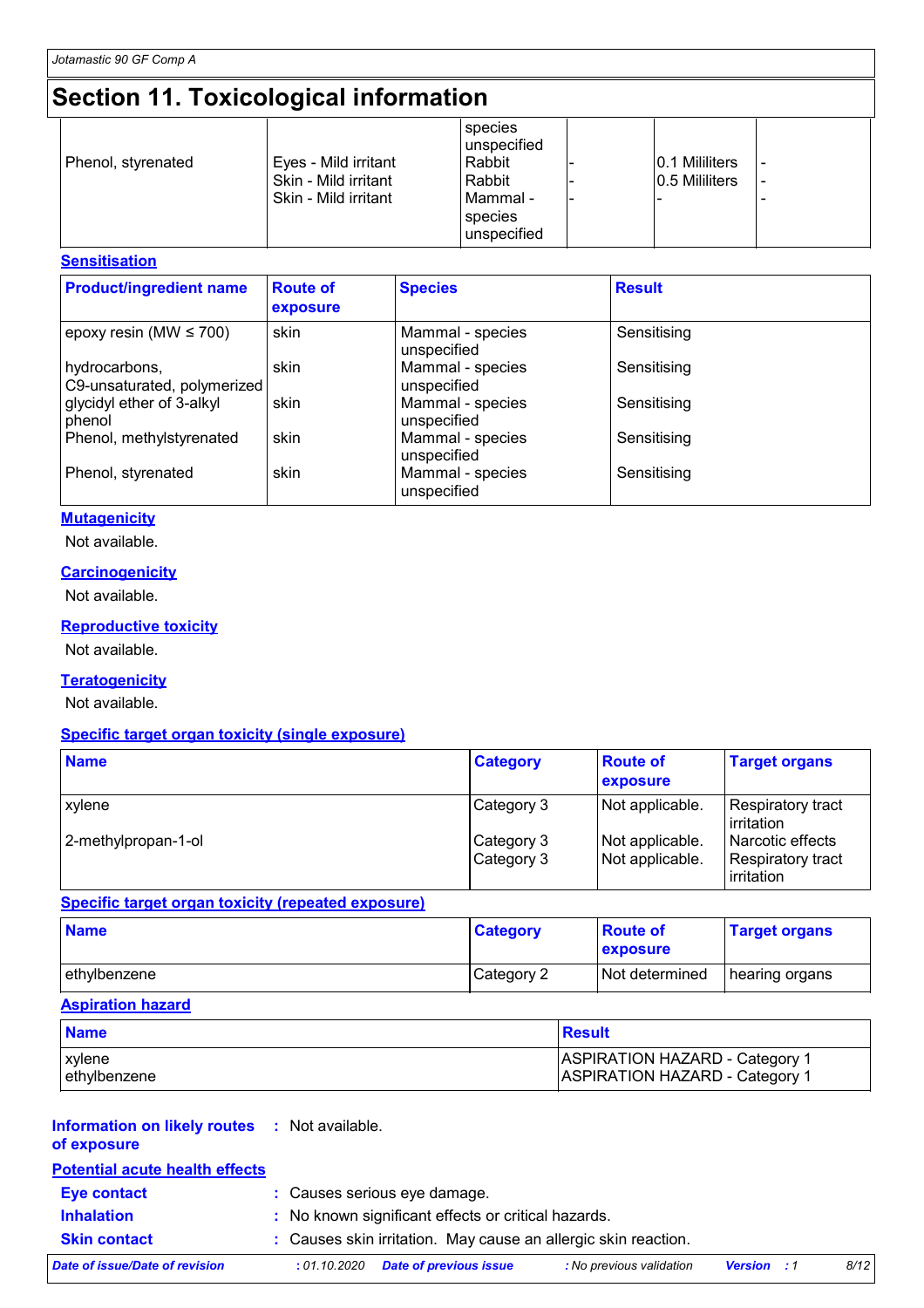### **Section 11. Toxicological information**

**Ingestion :** No known significant effects or critical hazards.

#### **Symptoms related to the physical, chemical and toxicological characteristics**

| <b>Eye contact</b>  | : Adverse symptoms may include the following:<br>pain<br>watering<br>redness                           |
|---------------------|--------------------------------------------------------------------------------------------------------|
| <b>Inhalation</b>   | : No specific data.                                                                                    |
| <b>Skin contact</b> | : Adverse symptoms may include the following:<br>pain or irritation<br>redness<br>blistering may occur |
| <b>Ingestion</b>    | : Adverse symptoms may include the following:<br>stomach pains                                         |

#### Not available. Once sensitized, a severe allergic reaction may occur when subsequently exposed to very low levels. **General : Carcinogenicity :** No known significant effects or critical hazards. **Mutagenicity :** No known significant effects or critical hazards. **Teratogenicity :** No known significant effects or critical hazards. **Developmental effects :** No known significant effects or critical hazards. **Fertility effects :** No known significant effects or critical hazards. **Potential chronic health effects Delayed and immediate effects as well as chronic effects from short and long-term exposure Potential immediate effects :** Not available. **Short term exposure Potential delayed effects :** Not available. **Potential immediate effects :** Not available. **Long term exposure Potential delayed effects :** Not available.

#### **Numerical measures of toxicity**

#### **Acute toxicity estimates**

| <b>Route</b>         | <b>ATE value</b> |
|----------------------|------------------|
| Oral                 | 149200 mg/kg     |
| Dermal               | 19349.16 mg/kg   |
| Inhalation (vapours) | 164.51 mg/l      |

### **Section 12. Ecological information**

**Toxicity**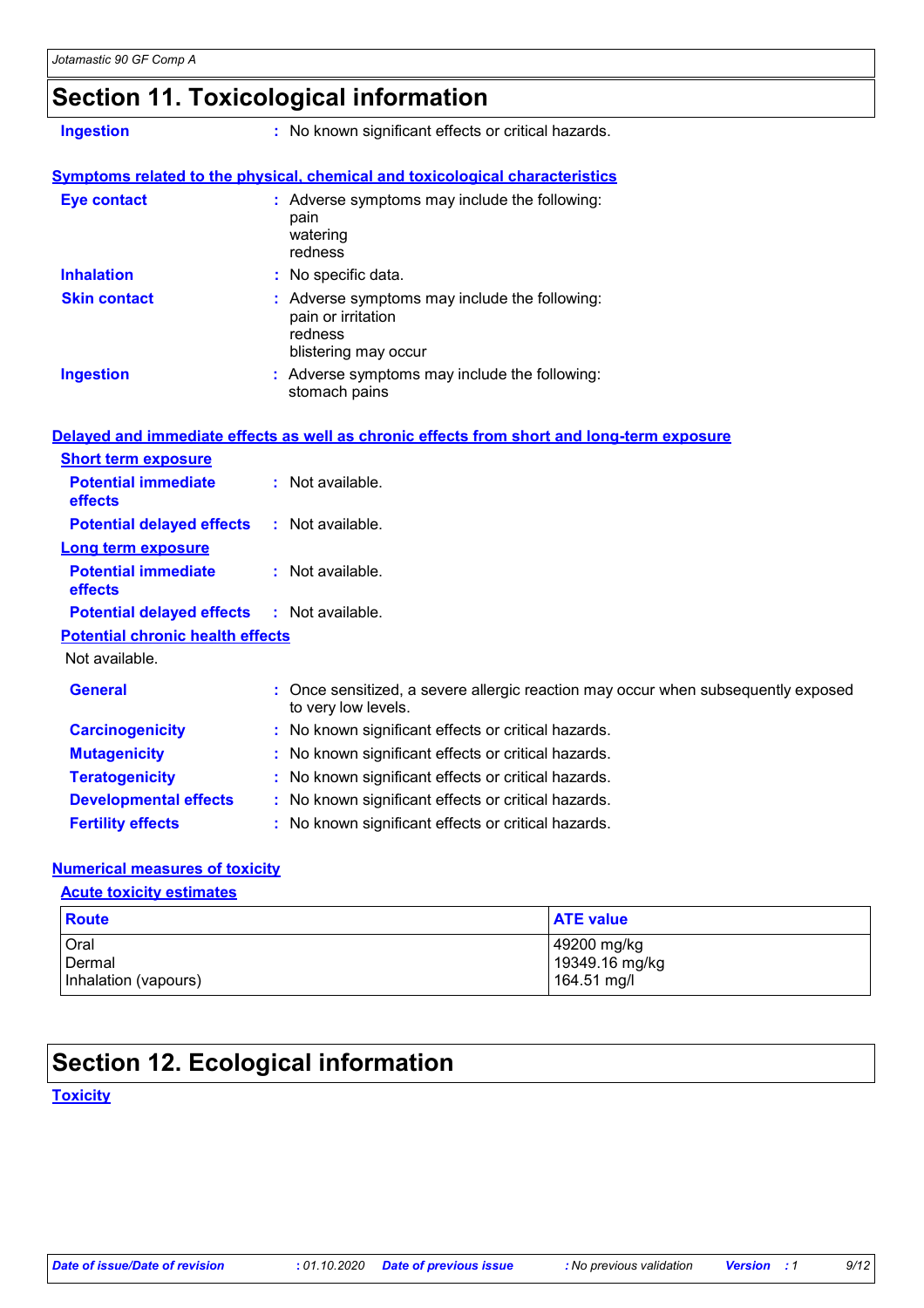# **Section 12. Ecological information**

| <b>Result</b>                      | <b>Species</b>             | <b>Exposure</b> |
|------------------------------------|----------------------------|-----------------|
| Acute EC50 1.4 mg/l                | Daphnia                    | 48 hours        |
| Acute LC50 3.1 mg/l                | Fish - pimephales promelas | 96 hours        |
| Chronic NOEC 0.3 mg/l              | Fish                       | 21 days         |
| Chronic NOEC 4000 µg/l Fresh water | Daphnia - Daphnia magna    | 21 days         |
| Acute EC50 7.2 mg/l                | Algae                      | 48 hours        |
| Acute EC50 2.93 mg/l               | Daphnia                    | 48 hours        |
| Acute LC50 4.2 mg/l                | Fish                       | 96 hours        |
| Acute EC50 100 mg/l                | Algae                      | 72 hours        |
| Acute EC50 54 mg/l                 | Daphnia                    | 48 hours        |
| Acute LC50 25.8 mg/l               | Fish                       | 96 hours        |
|                                    |                            |                 |

#### **Persistence and degradability**

| <b>Product/ingredient name</b> | <b>Aquatic half-life</b> | <b>Photolysis</b> | <b>Biodegradability</b> |
|--------------------------------|--------------------------|-------------------|-------------------------|
| epoxy resin (MW $\leq$ 700)    |                          |                   | Not readily             |
| xvlene                         |                          |                   | <b>IReadily</b>         |
| benzyl alcohol                 |                          |                   | <b>Readily</b>          |
| ethylbenzene                   |                          |                   | <b>IReadily</b>         |

#### **Bioaccumulative potential**

| <b>Product/ingredient name</b> | $LogP_{ow}$  | <b>BCF</b>  | <b>Potential</b> |
|--------------------------------|--------------|-------------|------------------|
| epoxy resin (MW $\leq$ 700)    | 2.64 to 3.78 | 3'          | low              |
| xylene                         | 3.12         | 8.1 to 25.9 | low              |
| hydrocarbons,                  | 3.627        |             | low              |
| C9-unsaturated, polymerized    |              |             |                  |
| 2-methylpropan-1-ol            |              |             | low              |
| benzyl alcohol                 | 0.87         | ~100        | low              |
| ethylbenzene                   | 3.6          |             | low              |
| Phenol, methylstyrenated       | 3.627        |             | low              |

#### **Mobility in soil**

**Soil/water partition coefficient (Koc)** 

**:** Not available.

**Other adverse effects** : No known significant effects or critical hazards.

### **Section 13. Disposal considerations**

| <b>Disposal methods</b> | : The generation of waste should be avoided or minimised wherever possible.<br>Disposal of this product, solutions and any by-products should at all times comply<br>with the requirements of environmental protection and waste disposal legislation<br>and any regional local authority requirements. Dispose of surplus and non-<br>recyclable products via a licensed waste disposal contractor. Waste should not be<br>disposed of untreated to the sewer unless fully compliant with the requirements of<br>all authorities with jurisdiction. Waste packaging should be recycled. Incineration or<br>landfill should only be considered when recycling is not feasible. This material and<br>its container must be disposed of in a safe way. Care should be taken when<br>handling emptied containers that have not been cleaned or rinsed out. Empty<br>containers or liners may retain some product residues. Vapour from product<br>residues may create a highly flammable or explosive atmosphere inside the<br>container. Do not cut, weld or grind used containers unless they have been cleaned<br>thoroughly internally. Avoid dispersal of spilt material and runoff and contact with |
|-------------------------|--------------------------------------------------------------------------------------------------------------------------------------------------------------------------------------------------------------------------------------------------------------------------------------------------------------------------------------------------------------------------------------------------------------------------------------------------------------------------------------------------------------------------------------------------------------------------------------------------------------------------------------------------------------------------------------------------------------------------------------------------------------------------------------------------------------------------------------------------------------------------------------------------------------------------------------------------------------------------------------------------------------------------------------------------------------------------------------------------------------------------------------------------------------------------------------------------------|
|                         | soil, waterways, drains and sewers.                                                                                                                                                                                                                                                                                                                                                                                                                                                                                                                                                                                                                                                                                                                                                                                                                                                                                                                                                                                                                                                                                                                                                                    |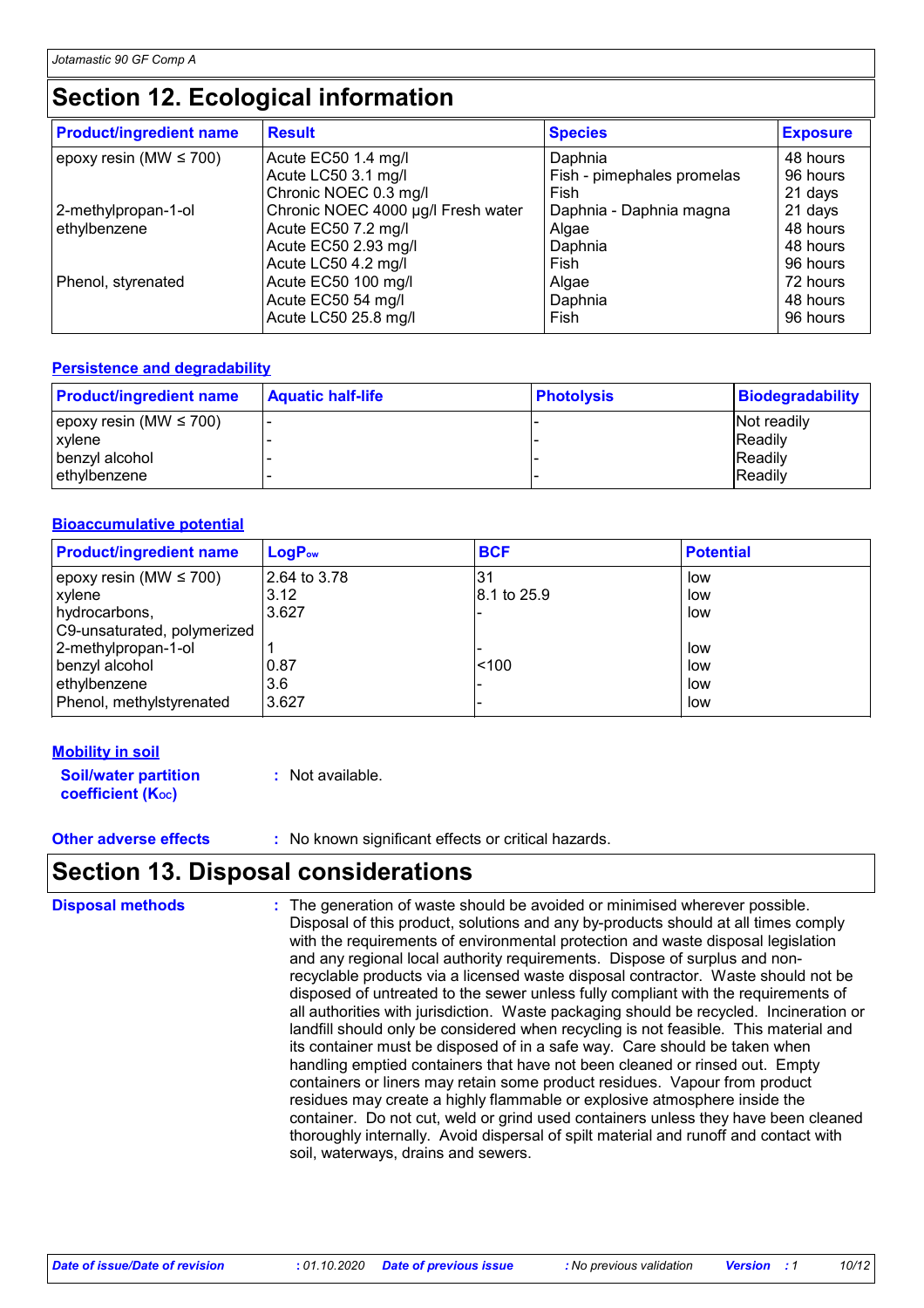# **Section 14. Transport information**

|                                      | <b>ADR/RID</b> | <b>IMDG</b>                              | <b>IATA</b>    |
|--------------------------------------|----------------|------------------------------------------|----------------|
| <b>UN number</b>                     | <b>UN1263</b>  | <b>UN1263</b>                            | <b>UN1263</b>  |
| <b>UN proper</b><br>shipping name    | Paint          | Paint                                    | Paint          |
| <b>Transport hazard</b><br>class(es) | $\mathbf{3}$   | 3                                        | 3              |
| <b>Packing group</b>                 | Ш              | III                                      | $\mathbf{III}$ |
| <b>Environmental</b><br>hazards      | No.            | No.                                      | No.            |
| <b>Additional</b><br>information     | -              | <b>Emergency schedules F-E,</b><br>$S-E$ | $\blacksquare$ |

| <b>Additional information</b>                                                                           |                                                                                                                                                                                                                                                 |
|---------------------------------------------------------------------------------------------------------|-------------------------------------------------------------------------------------------------------------------------------------------------------------------------------------------------------------------------------------------------|
| <b>ADR/RID</b>                                                                                          | : ADR/RID: Viscous substance. Not restricted, ref. chapter 2.2.3.1.5 (applicable to<br>receptacles $\leq$ 450 litre capacity).                                                                                                                  |
|                                                                                                         | <b>Hazard identification number 30</b><br><b>Tunnel code</b> (D/E)                                                                                                                                                                              |
| <b>IMDG</b>                                                                                             | : IMDG: Viscous substance. Transport in accordance with paragraph 2.3.2.5<br>(applicable to receptacles $\leq$ 450 litre capacity).                                                                                                             |
|                                                                                                         | <b>Emergency schedules F-E, S-E</b>                                                                                                                                                                                                             |
|                                                                                                         | Special precautions for user : Transport within user's premises: always transport in closed containers that are<br>upright and secure. Ensure that persons transporting the product know what to do in<br>the event of an accident or spillage. |
| <b>Transport in bulk according : Not available.</b><br>to Annex II of Marpol and<br>the <b>IBC</b> Code |                                                                                                                                                                                                                                                 |

### **Section 15. Regulatory information**

**Safety, health and environmental regulations specific for the product**

**:** No known specific national and/or regional regulations applicable to this product (including its ingredients).

#### **International regulations**

**Chemical Weapon Convention List Schedules I, II & III Chemicals** Not listed.

#### **Montreal Protocol (Annexes A, B, C, E)**

Not listed.

#### **Stockholm Convention on Persistent Organic Pollutants**

Not listed.

### **UNECE Aarhus Protocol on POPs and Heavy Metals**

Not listed.